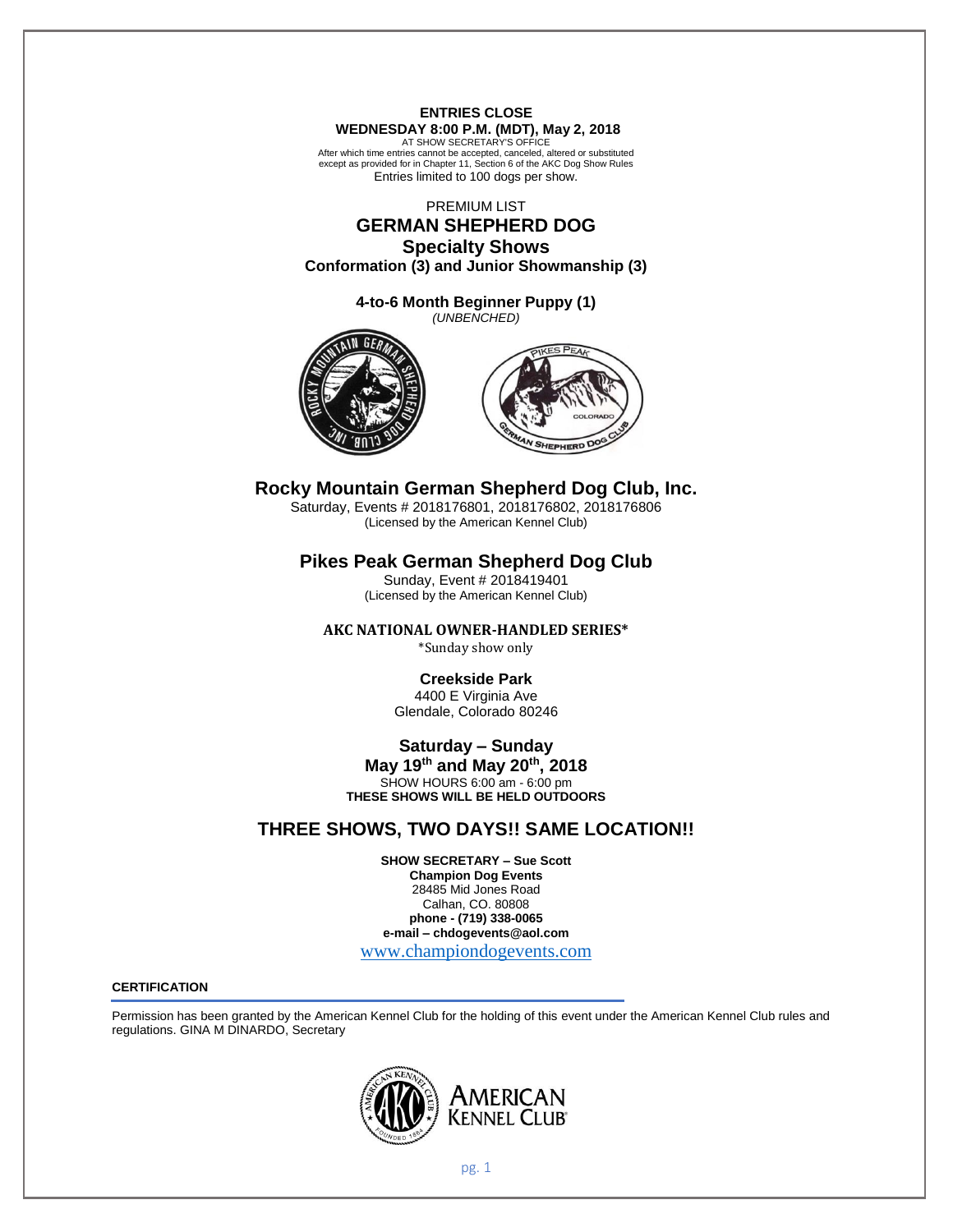# **OFFICERS of the Rocky Mountain German Shepherd Dog Club**

| 321 Jewel Ct, Fort Collins, CO 80525 |  |
|--------------------------------------|--|

## **OFFICERS of the Pikes Peak German Shepherd Dog Club**

### **SHOW COMMITTEE – RMGSDC - Saturday shows**

| 5315 County Road 142, Elizabeth, CO 80107 | longspeakgs@hotmail.com                                           |
|-------------------------------------------|-------------------------------------------------------------------|
|                                           |                                                                   |
|                                           |                                                                   |
|                                           |                                                                   |
|                                           | Beth ReynoldsAdvertising, Dog Show Tour and New Exhibitor Meeting |

# **SHOW COMMITTEE – PPGSDC – Sunday shows**

| 741 Canon Ridge Rd., Canon City, CO 81212 | dmehra@aol.com |
|-------------------------------------------|----------------|
|                                           |                |
|                                           |                |
|                                           |                |

## **JUDGES**

| Saturday Show 1 - Conformation, Junior Showmanship & 4-6 Month Beginner Puppy |  |
|-------------------------------------------------------------------------------|--|
|                                                                               |  |

Saturday Show 2 – Conformation & Junior Showmanship Mr. Kenneth Tank…………………………………………………Sun City, CA 92587

Sunday Show 1 – Conformation, Junior Showmanship Ms. Rita Sandell……………………………………..………………Naples, FL 34103

### **SHOW VETERINARIAN – ON CALL**

Aspenwood Veterinary Hospital 1290 S Colorado Blvd Glendale, CO 80246 (303) 757-5646

## **AFTER HOURS EMERGENCY VETERINARIAN SERVICES**

24 Hour Veterinarian (303)366-2639 VCA Alameda East Veterinary Hospital 9770 East Alameda Ave., Denver, CO

# **SHOW PHOTOGRAPHER**

Lisa Bowman Photography 441 Wright St. #122 Lakewood, CO 80228 [lisabowmanphotos@gmail.com](mailto:lisabowmanphotos@gmail.com) 303-827-6317 payment via paypal [\(paypal.me/lisabowmanphotos\)](http://paypal.me/lisabowmanphotos) or personal check.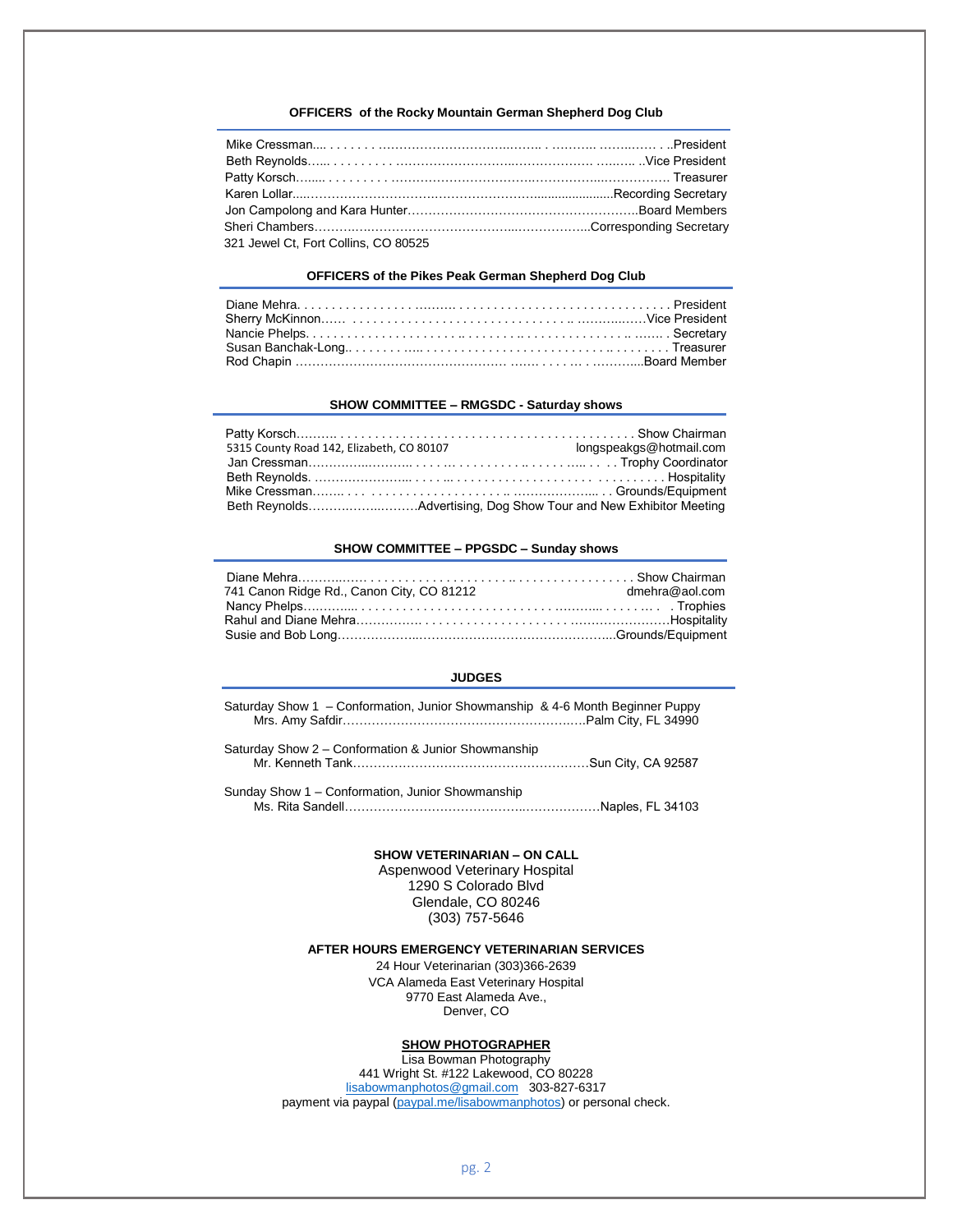## **ENTRY INFORMATION:**

### **Entries are limited to 100 dogs per show**

**ENTRIES CLOSE: 8:00 P.M. (MDT) -- Wednesday, May 2, 2018** at the Show Secretary's office after which time entries cannot be accepted, cancelled, altered or substituted except as provided for in Chapter 11, Section 6, AKC Dog Show Rules.

Entry fees already include a \$.50 AKC RECORDING FEE and a \$3.00 AKC EVENT FEE.

### *A SEPARATE ENTRY FEE IS REQUIRED FOR ENTRY IN EACH SPECIALTY SHOW*

\$30.00 for the FIRST ENTRY of each dog in Regular Class \$18.00 for Puppy & Bred-by-Exhibitor Classes \$12.00 for Junior Showmanship (free if second entry) \$18.00 for Non-Regular Classes – (Veterans) \$10.00 for 4-6 Month Beginner Puppy Classes (Saturday only)

#### **NOTE: 12-18 Month Classes are adult classes and require an adult entry fee**

Make all checks payable to: **Champion Dog Events** Mail to: Sue Scott, Show Secretary, Champion Dog Events, 28485 Mid Jones Rd, Calhan, CO 80808

#### **CANADIAN EXHIBITORS MUST SUBMIT ENTRIES WITH CHECKS DRAWN ON U.S. ACCOUNTS OR WITH INTER-NATIONAL MONEY ORDERS IN U.S. FUNDS.**

Entry fee will not be refunded in the event that a dog is absent, disqualified, excused by Veterinarian or Judge or barred from competition by action of the Show Committee.

**Post Dated Checks & Returned Checks** do not constitute a valid entry fee. The Show Secretary will add a \$25.00 collection fee to the amount of each returned check. Subsequent returned checks from the same exhibitors may result in their being put on a CASH ONLY basis.

No entry shall be made and no entry shall be accepted which specifies any condition as to its acceptance.

No entry fees will be refunded if the Show cannot open or be completed by reason of riots, civil disturbances, fire, extreme and/or dangerous weather conditions, an Act of God, public emergency, act of a public enemy, strikes and/or any other cause beyond the control of the Club or the Show Secretary.

Entries will not be accepted without fees or signatures. There will be **no refunds** for duplicate entries. Changes, additions or corrections to entry forms must be received in writing via postal or email prior to close of entries. Those received by telephone are not acceptable.

No dog wrongly entered in a class may be transferred to another class (except in case of wrong sex), nor can a dog be withdrawn after entries have closed. The owner or agent assumes all responsibilities for wrong or incomplete information of the entry blank.

Owners are responsible for errors in making out entry forms, whoever may make such errors, and no entry fee will be refunded in event of such errors or cancellation of entries after the published closing date.

Entries must be made on an Official AKC entry form or online form with the Agreement and Rules agreed to.

Confirmation of Entry will be sent to the email address(s) on the Official AKC entry form within 48 hours of receipt. If you do not receive email confirmation promptly please contact show secretary. Judging Schedule will be sent as soon as finalized after close of entries.

All Show results will be posted on [www.championdogevents.com](http://www.championdogevents.com/) as soon as possible after the close of the show.

# **SPECIAL ENTRY SERVICES**

**Telephone entry service:** CALL THEM FOR INFORMATION. BEST IN SHOW ENTRY SERVICE . . . . . . . . . . . 1(800)247-7005 Entry Line (toll free) ENTRIES ON TIME.. . . . . . . . . . . . . . . . . . . . . . . 1(800)992-8955 Entry Line (toll free)

**Online Entries** at [www.championdogevents.com](http://www.championdogevents.com/) There is an additional fee of \$2.00 per dog for online entries. **SCANNED** entry forms can be emailed and entry fee forwarded by check or paid online.

# **PRE-ORDER YOUR CATALOG AND SAVE!!!!**

Pre-order price is \$5.00, include request with your entry. A limited number of catalogs will be for sale at the show for \$10.00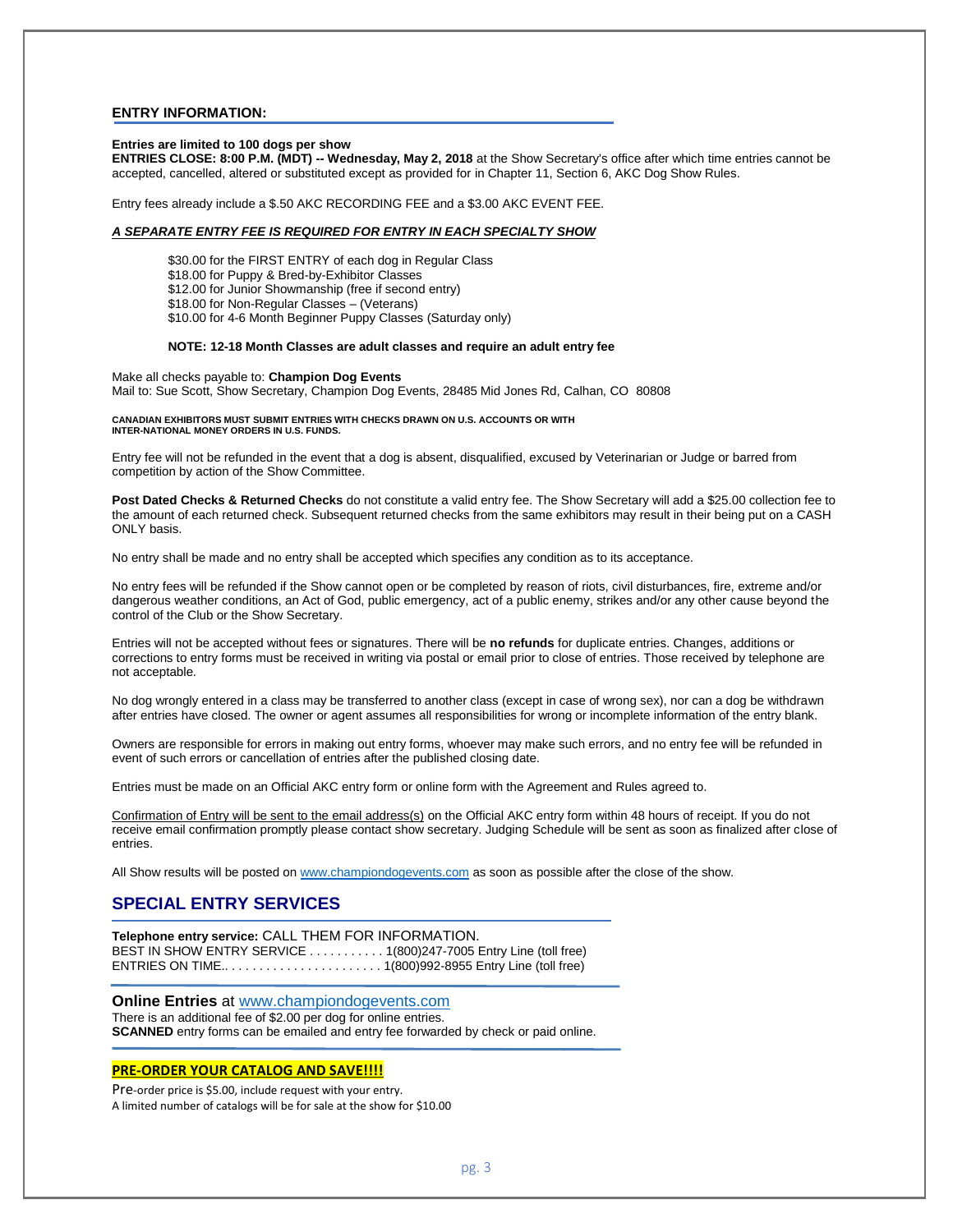## **CLASS INFORMATION**

# **REGULAR CLASSES**

The following classes will be provided for both dogs and bitches.

Puppy, 6 months & under 9 months Amateur Owner Handler Puppy, 9 months & under 12 months Bred-By-Exhibitor<br>12 months & under 15 Months **Brown Bred** American-Bred 12 months & under 15 Months 15 months & under 18 Months **Canadian Company** Open Novice

**BRED BY EXHIBITOR REQUIREMENTS:** All dogs entered in the Bred-By Class must be individually registered with the AKC, the person handling the dog must be a breeder of record and an owner or co-owner of the dog

#### **BEST OF BREED COMPETITION:** Effective for all shows held on or after July

1, 1980, dogs which according to their owner's records have completed the requirements for a Championship after the Closing of Entries for this show, but whose Championships are unconfirmed, may be transferred from one of the Regular Classes to the Best of Breed or Variety Competition, provided this transfer is made by the Show Secretary at least one-hour prior to the start of the judging at this show. (American Kennel Club Rule, Chapter 11, Section 6)

#### **NON-REGULAR CLASSES – Involving Single Dog Entries**

VETERAN CLASS - A class for Dogs/Bitches seven ( 7 ) years and older Classes will be divided by age for both dogs and bitches: 7 years and under 9 years 9 years and under 11 years 11 years and older

# **4-to-6 Month Beginner Puppy Saturday only**

- AKC registration number or an AKC litter number will be required for entries of an AKC recognized breed as listed in Chapter 3, Section 1 of the *Rules Applying to Dog Shows*.
- A foreign born dog may enter this class if they are registered in the country of origin.
- All entrants are to be vaccinated (including rabies) in accordance with their veterinarian's protocol.
- Dogs that are owned or co-owned by a professional handler may compete in this class, but must be handled by a nonprofessional handler. Professional handlers are defined as any person who belongs or has belonged to a professional handlers' organization, distributed rate cards, or otherwise advertised or represented themselves as handling dogs for pay within the last five years. Dogs may not be exhibited by current assistants and household members of a professional handler.
- Class will not be divided by sex

# **AKC NATIONAL OWNER-HANDLED SERIES Sunday only**

The AKC National Owner-Handled Series is a non-titling competition for dogs that are exhibited by their owners that are not professional handlers.

All dogs that are owner-handled and are not solely owned or exhibited by professional handlers\* meet the requirements for this competition. Exhibitors must declare their dog is Owner-Handled eligible at the time of entry using the check box on the entry form. Eligible dogs will be identified by an asterisk in the steward's book & the catalog.

### **Dogs must be handled throughout the breed level competition for the regular show by an eligible owner\*. Professional handlers, household members and assistants to current professional handlers may not exhibit the dog in any breed competition during the entire show.**

Owner-Handled Best of Breed will be selected from the dogs that are competing in the Best of Breed competition including Winners Dog, Winners Bitch and winners of the non-regular classes.

*\*Professional handlers are defined as any person who belongs or has belonged to a professional handlers' organization, distributed rate cards, or otherwise advertised or represented themselves as handling dogs for pay or received payment for handling a dog within the last five years.*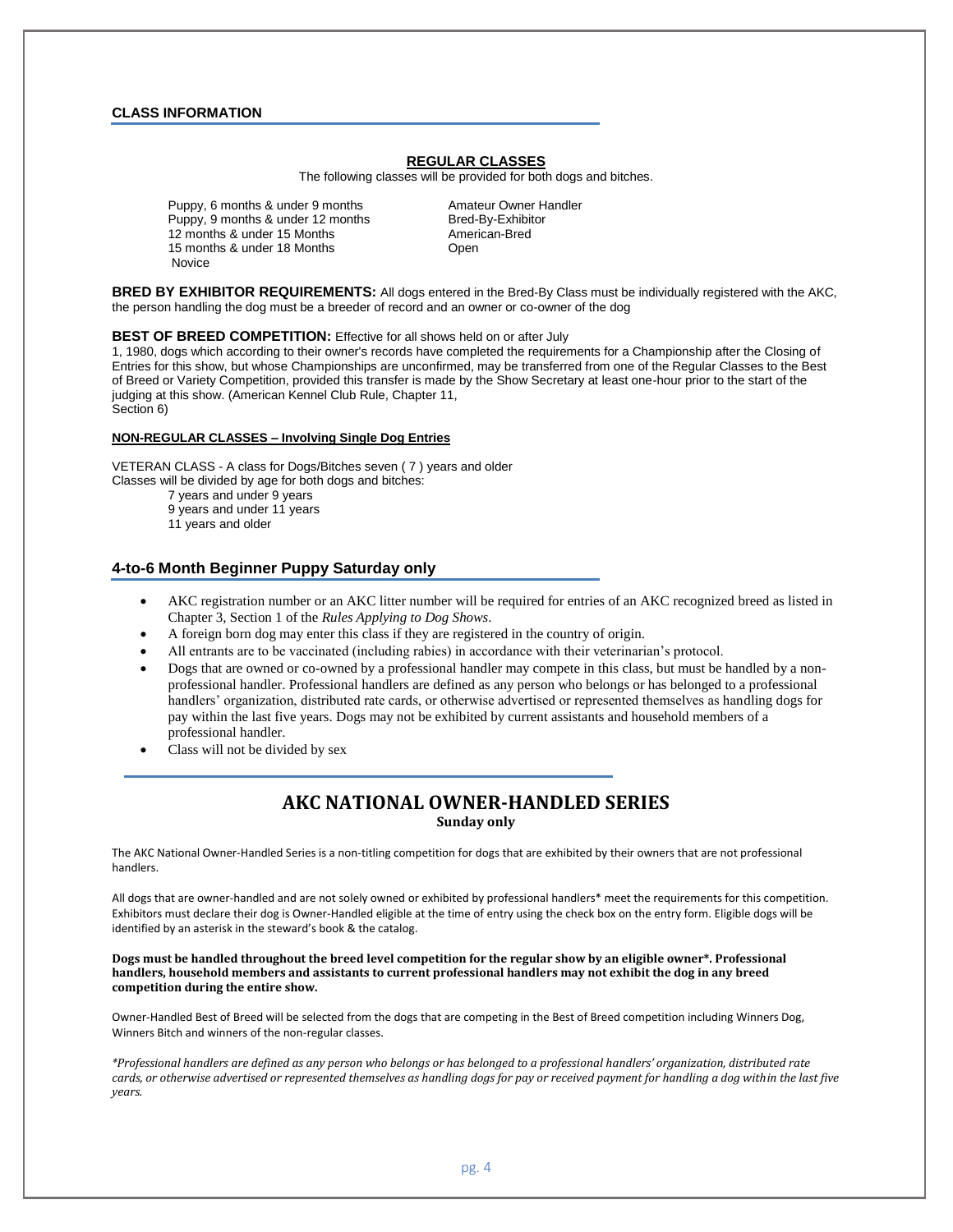## **CLASS INFORMATION – Junior Showmanship Classes**

- **NOVICE JUNIOR CLASS -** For Boys and Girls at least 9 and under 12 years of age on the day of the show who at the time entries close, have not won three (3) first place awards, with competition present, in a Novice Class at a licensed or member show.
- **NOVICE INTERMEDIATE CLASS -** For Boys and Girls at least 12 and under 15 years of age on the day of the show who at the time entries close, have not won three (3) first place awards, with competition present, in a Novice Class at a licensed or member show.
- **NOVICE SENIOR CLASS -** For Boys and Girls at least 15 and under 18 years of age on the day of the show who at the time entries close, have not won three (3) first place awards, with competition present, in a Novice Class at a licensed or member show.
- **OPEN JUNIOR CLASS -** For Boys and Girls at least 9 and under 12 years of age on the day of the show who at the time entries close, have won three (3) first place awards in a Novice Class at a licensed or member show, with competition present in the Novice Class.
- **OPEN INTERMEDIATE CLASS -** For Boys and Girls at least 12 and under 15 years of age on the day of the show who at the time entries close, have won three (3) first place awards in a Novice Class at a licensed or member show, with competition present in the Novice Class.
- **OPEN SENIOR CLASS -** For Boys and Girls at least 15 and under 18 years of age on the day of the show who at the time entries close, have won three (3) first place awards in a Novice Class at a licensed or member show, with competition present in the Novice Class.
- **MASTER CLASS -** *(effective date of January 1, 2012)* For Boys and Girls at least 9 and under 18 years of age on the day of the show and who have won ten (10) first place wins in an Open Class, with competition to be eligible to enter the Limited Class Competition. The calendar for this class will be November 1-October 31 of the following year. All juniors meeting the criteria for this class are required to enter the Master Class and may change their entry the day of the show if entries have already closed. Once the eligibility time frame for that year has passed, all participants return to the Open Class to compete for the following year.

## **NOTICE: Junior Handlers must include their AKC JUNIOR HANDLER NUMBER on each entry.**

You may obtain your junior identification number by calling the AKC, Judges Education Department

Each dog exhibited in Junior Showmanship must be owned by the Junior Handler or by the Junior Handler's father, mother, brother, sister, uncle, aunt, grandfather or grandmother including the corresponding step and half relations or by a member of the Junior Handlers household.

Bitches in season are not eligible to be shown in Junior Showmanship Classes. At a Specialty show, each dog must be of the breed for which the show is held.

A dog that has been rejected - dismissed or excused by the veterinarian for the protection of the other dogs at the show or for the protection of the dog excused, may not be handled in Junior Showmanship.

Each dog handled in a regular Junior Showmanship Class must be entered and shown in one of the breed classes at the show, or must be entered for Junior Showmanship only. However, a dog that must be withdrawn for good and sufficient reason, such as a bitch in season or a veterinarian's excuse may be replaced by another dog meeting the same ownership requirements. Such substitution must be requested in writing stating the reason for the substitution and must be accompanied by an official AKC entry form.

## **AWARDS – RIBBONS for both Saturday and Sunday**

# RIBBON AWARDS

| Best of Opposite Sex to Best of Breed Red & White Rosette |  |
|-----------------------------------------------------------|--|
|                                                           |  |
|                                                           |  |
|                                                           |  |
|                                                           |  |
|                                                           |  |
|                                                           |  |
| Best Opposite Sex to Best PuppyLavender Rosette           |  |
|                                                           |  |
|                                                           |  |
|                                                           |  |
|                                                           |  |

#### **Regular Classes Non-regular Classes**

| First Prize. Blue  | First Prize Rose      |  |
|--------------------|-----------------------|--|
| Second PrizeRed    | Second Prize Brown    |  |
| Third PrizeYellow  | Third Prize. Lt Green |  |
| Fourth Prize White | Fourth Prize Gray     |  |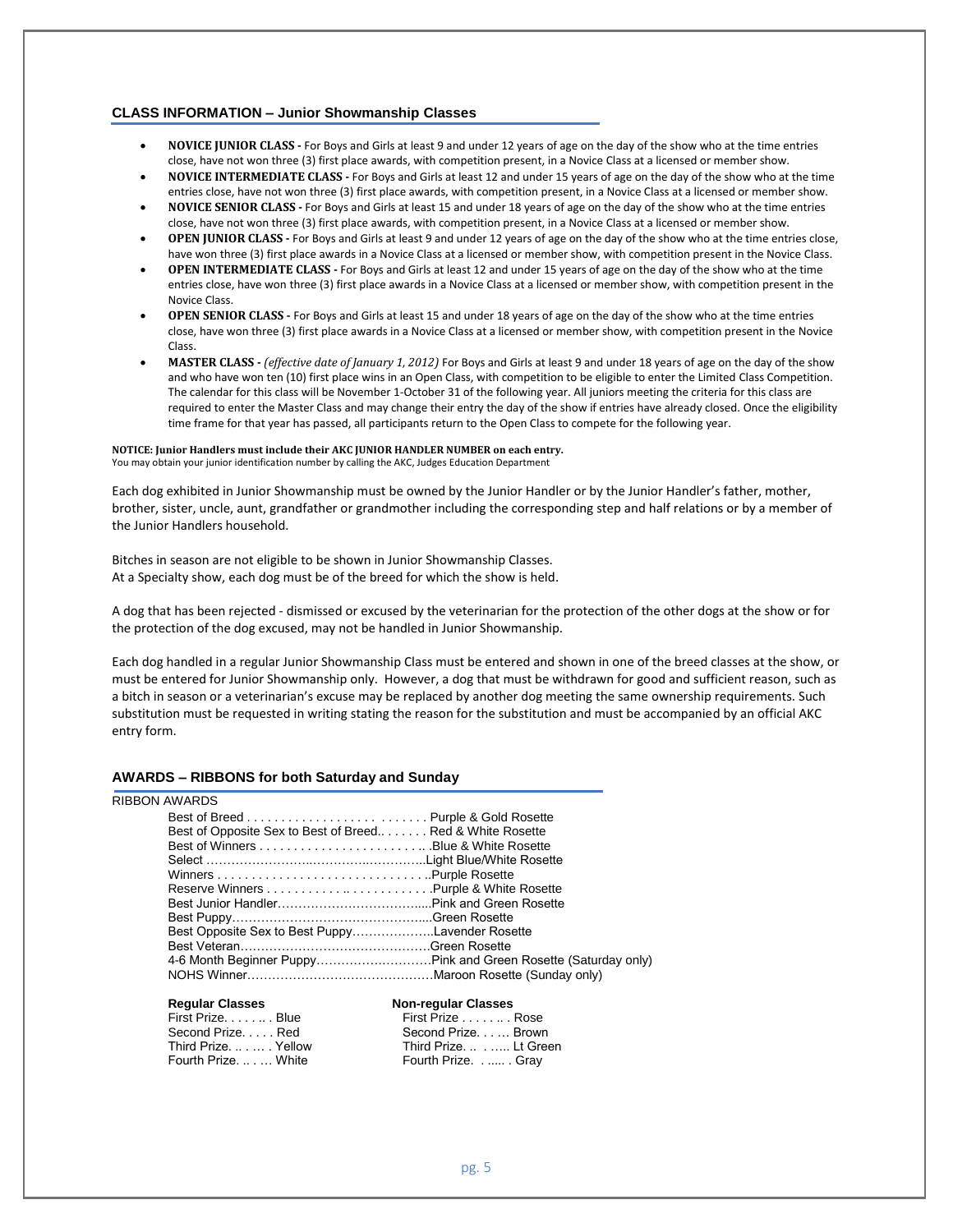# **AWARDS – PRIZES - RIBBONS for both Saturday and Sunday**

The Pikes Peak German Shepherd Dog Club and Rocky Mountain German Shepherd Dog Club appreciate the generosity of its trophy donors.

# **Saturday Awards - Rocky Mountain GSD Club - Show 1 & 2**

Best of Breed - Large Canvas Tote Bag with Club Logo, grooming supplies and dog treats Best of Opposite Sex - Large Canvas Tote Bag with Club Logo, grooming towel & dog treats Best of Winners - Pet Safe Treat Pouch and dog treats Winners Dog - 6 foot English Slip Lead (3/8 inch diameter) Winners Bitch - 6 foot English Slip Lead (3/8 inch diameter) Res. Winners Dog - 4 foot English Slip Lead (3/8 inch diameter) Res. Winners Bitch - 4 foot English Slip Lead (3/8 inch diameter) Best Puppy - Dog Toy(s) and a Dog Treat Best Opposite Puppy - Dog Toy(s) Best 4-6 month Beginner Puppy - Dog Toy(s) 4-6 month Beginner Puppy participants - Tennis Ball 1st in all classes - Coffee Mug with Club Logo Best in Junior Showmanship - Gift Card 1<sup>st</sup> Place for Junior Showmanship classes - Gift Card

Best of Breed: The Rocky Mountain GSDC, Inc. specialty show Best of Breed winner's name will be engraved on a perpetual club award offered by Stuttgart German Shepherds. This award was generously donated by Inge & Emil Vyprachticky, Sandy & Jim Richards and Irene & Tom Hause. This award remains permanently in the possession of the Rocky Mountain GSDC Inc.

**In addition to above on Saturday - Show 1** Best of Breed - 3 months supply of Dog Food from Royal Canin\* (limited to this dog and 3 30lb bags maximum) Best of Opposite Sex - 3 months supply of Dog Food from Royal Canin\*

(limited to this dog and 3 30lb bags maximum) Winners Dog/Bitch - 1 bag of Dog Food from Royal Canin\* Res. Winners Dog/Bitch - 1 bag of Dog Food from Royal Canin\* Best Puppy - 1 bag of Dog Food from Royal Canin\*



\*These prizes will not be shipped to the event site. They will be awarded at the event in the form of a prize card by the ring steward. The prize card will require the winner to fill out contact information. The winner will be responsible to bring it to the Royal Canin booth or, if

there is no Royal Canin booth at this event, the host club will have a point person to collect the cards for Royal Canin. Once the card has been given to the Royal Canin representative (or the host club point person), the representative will arrange for the winner to receive their food by having the item/s shipped directly to the winners home or location of choice.

# **Sunday Awards - Pikes Peak GSD Club**

Best of Breed - GSD printed Tote and Dog toy Best of Breed - GSDCA bronze medallion offered by GSDCA Best of Opposite Sex - GSD etched Glasses Best of Winners - Grooming apron Winners Dog/Bitch - Crate Mat Reserve WD/WB - Grooming comb and shampoo/conditioner All First place winners - Dog Toy Best Veteran - Dog Toy Best Puppy - GSD printed T shirt Best Opp. Sex Puppy - AGSRA tote with GSD note cards and pen Best in Junior Showmanship - GSD Printed T shirt & Gift card

Please note any trophy may be substituted with one of equal or greater value.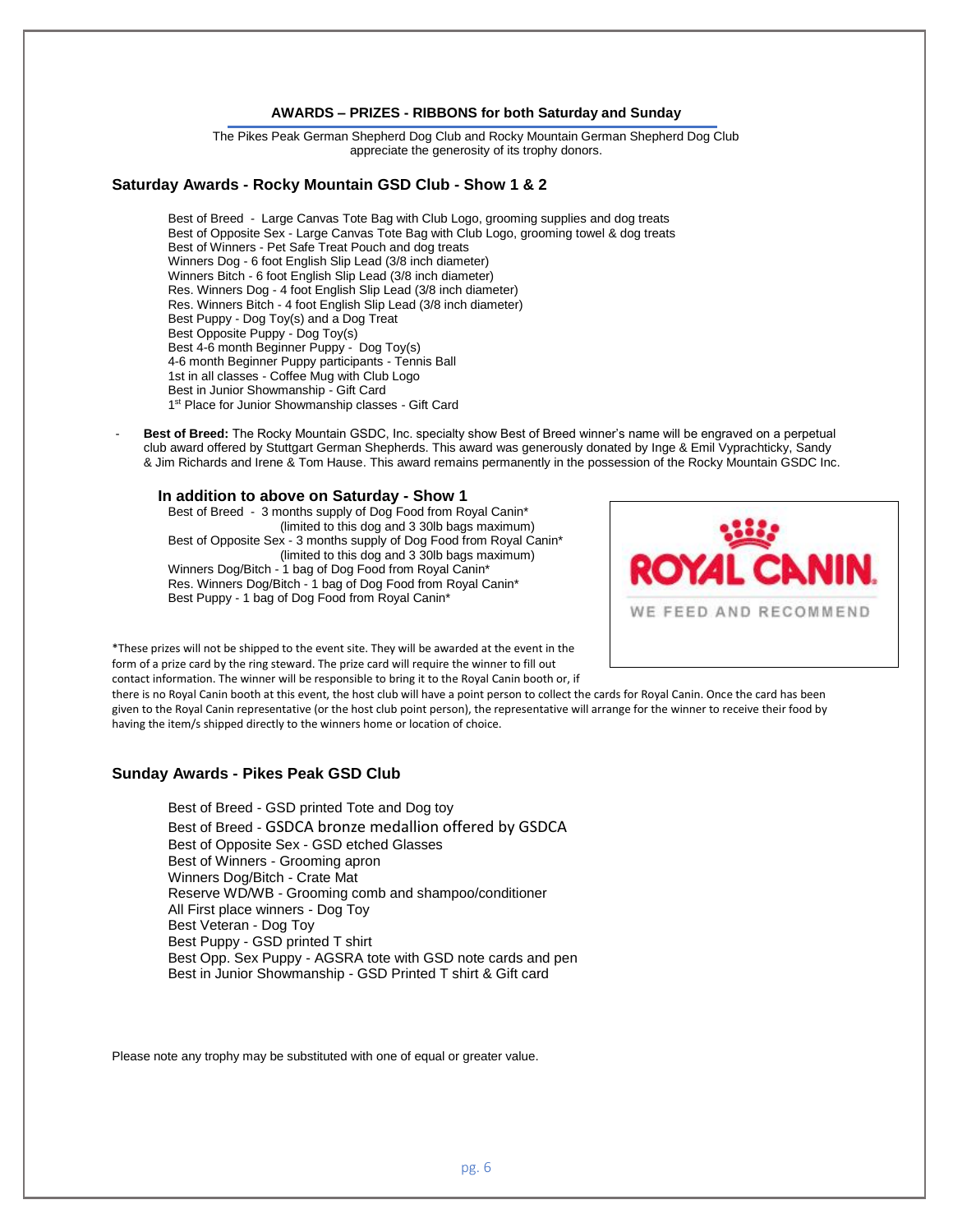## **SHOW SITE INFORMATION:**

All regulations governing the use of this facility, and all regulations and decisions of the Show Committee of this show giving club on this day will be strictly enforced, including and not recorded in this Premium List.

Exhibitors and handlers will be held responsible for clean conditions in and around their crates and set up area. Exhibitors are responsible for cleaning up after their own dogs AT ALL TIMES. Dumping of dog food or grooming residue into the restroom sinks and toilets is strictly prohibited!

NO dogs will be allowed in the restrooms.

All persons entering this dog show/event, hereby waive any claim for damages against the German Shepherd Dog Club of America, Pikes Peak German Shepherd Dog Club, Rocky Mountain German Shepherd Dog Club, it's members or the show secretary in the event a motor vehicle must be entered to rescue a dog from overheating or suffocation due to improper ventilation. The club(s) is solely responsible for determining if the said animal is in distress.

#### **Please note this show site does NOT have space for RVs**

### **EXHIBITOR INFORMATION:**

Dogs need be present only for scheduled judging and will be released if not needed for further judging.

Dogs must be ready for judging. Neither the Club nor its Show Secretary will be responsible or obligated to furnish any service for notifying exhibitors or their agents of Breed or Class Judging. Judges need not wait for any dog holding up a class**. Owners or agents alone are responsible for the presence of their dogs in the judging rings.**

The show giving Club, the Show Secretary, their agents, employees, etc. assume no responsibility for any loss, damage or injury sustained by exhibitors, handlers, or to any of their dogs or property while at or on the show grounds, or in transit to or from the show and assumes no responsibility for injury to children.

The hosting club will exercise every precaution for the safety of dogs exhibited, but it must be understood that neither the club, site or show secretary will be responsible for any injury, damage, or loss. It is understood that all dogs at this show are in the care and custody of the owners or owner's agents during the entire show weekend.

There shall be no drilling or intensive /abusive training of dogs on the show grounds. Dogs must be under control at all times. This includes the use of Flexi leashes.

Exhibitors should follow their veterinarian recommendations to assure their dogs are free of internal and external parasites, any communicable diseases and have appropriate vaccinations.

**Parents are solely responsible for their children, and are expected to keep them supervised and controlled at all times for their own safety.**

**HOTEL INFORMATION –** Please verify rates/fees when making reservations

**Host Hotel adjacent to Show Site - StayBridge Suites……………….……… (303) 321-5757** 4220 East Virginia Avenue, Glendale, CO A onetime \$10.00 non-refundable pet fee will be charged per room, per night \*\*Please mention the RMGSD Show when making reservations at the host hotel. A block of rooms has been reserved for our use, but must be reserved prior to **April 18, 2018.**

| 4444 Leetsdale Drive, Glendale, CO 80246 |
|------------------------------------------|
|                                          |
| 3203 Quebec Street, Denver CO 80207      |

RMGSDC and PPGSDC Show Committees will exercise the right to suspend any person from all AKC privileges for conduct prejudicial to the best interests of purebred dogs which includes abuse of a motel/hotel facility (Chapter 7, Section 1 of the *Rules Applying to Registration & Discipline*).

Some hotels have a limit on the number of dogs accepted. When making reservations, please inquire into dog fees and tell them you are in town for the dog show to be eligible for dog show rates, if applicable.

You are **REQUIRED** to clean up the area after walking your dogs at any hotel/motel. **DO NOT** leave your dogs unattended inside any motel room or groom your dog inside any room.

Please use exercise area/pens if provided.